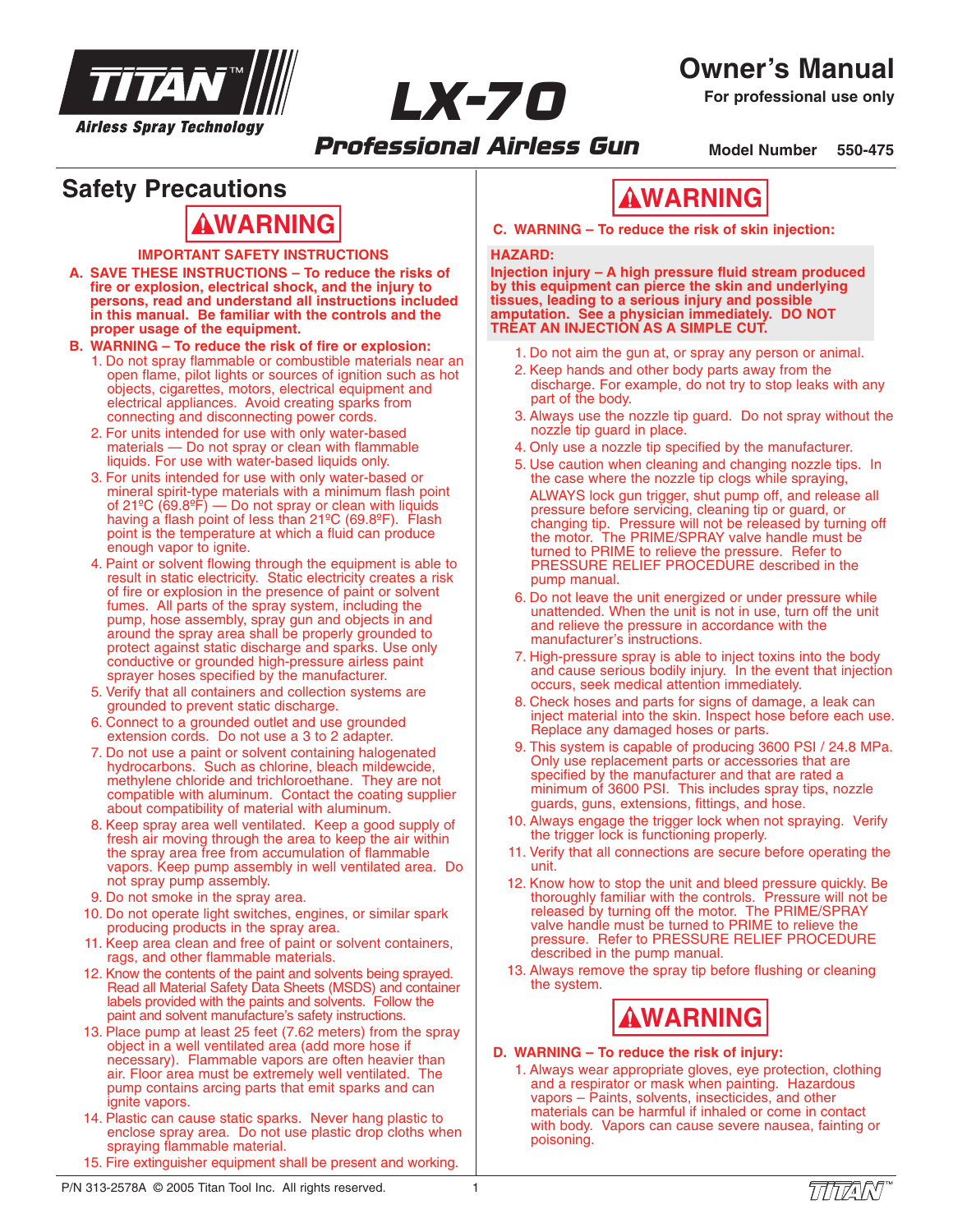- 2. Do not operate or spray near children. Keep children away from equipment at all times.
- 3. Do not overreach or stand on an unstable support. Keep effective footing and balance at all times.
- 4. Stay alert and watch what you are doing.
- 5. Do not operate the unit when fatigued or under the influence of drugs or alcohol.
- 6. Do not kink or over-bend the hose. Airless hose can develop leaks from wear, kinking and abuse. A leak can inject material into the skin.
- 7. Do not expose the hose to temperatures or pressures in excess of those specified by manufacturer.
- 8. Do not use the hose as a strength member to pull or lift the equipment.
- 9. Use lowest possible pressure to flush equipment.
- 10. Follow all appropriate local, state and national codes governing ventilation, fire prevention and operation.
- 11. The United States Government Safety Standards have been adopted under the Occupational Safety and Health Act (OSHA). These standards, particularly part 1910 of the General Standards and part 1926 of the Construction Standards should be consulted.
- 12. Before each use, check all hoses for cuts, leaks, abrasion or bulging of cover. Check for damage or movement of couplings. Immediately replace hose if any of those conditions exist. Never repair a paint hose. Replace with a conductive high-pressure hose.
- 13. Do not spray outdoors on windy days.
- 14. Always unplug cord from outlet before working on equipment.

### **Setup**

# **WARNING**

**Never attempt to assemble, change, or clean the gun, tip, or tip guard without first relieving pressure from the spray system. Follow the "Pressure Relief Procedure" in the sprayer's Owner's Manual.**

# **WARNING**



Trigger lock in locked position.

**Always use a tip safety guard for added protection against injection. Beware that the guard alone will not prevent injection. Never cut off tip guard! Always engage gun trigger lock when the gun is not in use. Before servicing equipment, consult Owner's Manuals and follow all warnings.**

- 1. Set up the sprayer. Refer to the instructions in the sprayer's Owner's Manual.
- 2. Attach a conductive or grounded, airless spray hose to the material inlet on the gun. Using two wrenches (one on the gun and one on the hose), tighten securely.
- 3. With the roller extension or tip extension off the gun, start the sprayer. Flush and prepare the spray system according to the sprayer's Owner's Manual. Inspect the spray system to make sure that all fittings are secure and that there are no leaks.
- 4. Perform the "Pressure Relief Procedure" described in the sprayer's Owner's Manual.

## **Operation**

- 1. Make sure the extension or tip assembly is attached to the gun and set up properly for operation. Refer to the instructions that came with the extension or tip assembly.
- 2. Start the sprayer. Refer to the instructions in the sprayer's Owner's Manual.
- 3. For roller applications:
	- a. Adjust the fluid pressure on the sprayer to its lowest possible setting.
	- b. Pull the trigger with quick strokes just enough to bring paint to the roller cover.
- 3. For spray applications;
	- a. Adjust the fluid pressure on the sprayer until the spray is completely atomized. Always spray at the lowest pressure necessary to get the desired results.
- **NOTE: The spray tip determines the size of spray pattern and coverage. When more coverage is needed, use a larger tip instead of increasing fluid pressure.**
	- b. Operate the trigger using the same technique as with standard pistol-grip airless spray guns.
- **NOTE: When using this gun with an airless tip extension, spitting will occur when it is first activated due to air in the line.**

### **Cleanup**

Maintaining a clean gun is important to ensure trouble-free operation. Remove the roller extension/tip extension and flush the gun after each use. Store in a dry location. Do not leave the gun or any of its parts in water or solvents.



#### **Special cleanup instructions for use with flammable solvents:**

- Always flush spray gun preferably outside and at least one hose length from spray pump.
- If collecting flushed solvents in a one gallon metal container, place it into an empty five gallon container, then flush solvents.
- Area must be free of flammable vapors.
- Follow all cleanup instructions.



**The sprayer, hose, and gun should be cleaned thoroughly after daily use. Failure to do so permits material to cake, seriously affecting the performance of the unit.**



**Always spray at minimum pressure with the roller extension/tip extension removed when using mineral spirits or any other solvent to clean the sprayer, hose, or gun. Static electricity buildup may result in a fire or explosion in the presence of flammable vapors. Hold the gun firmly against a metal container while flushing.**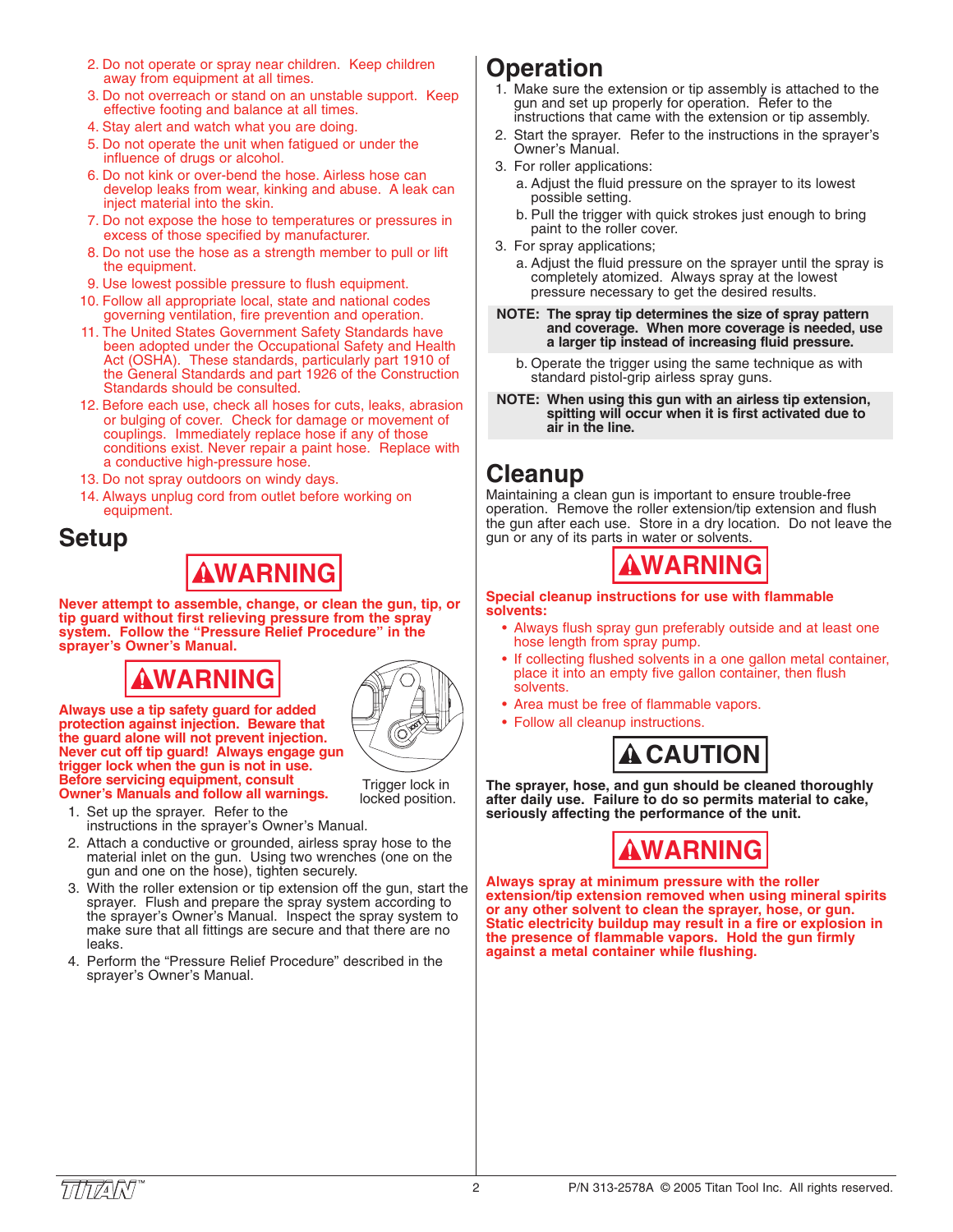## **Maintenance**



**Follow all safety precautions as described in the Safety Precautions section of this manual before proceeding.**

### **Replacing/Servicing the Seal Assembly**

If the spray gun leaks or spits at the tip when the trigger is released, the needle or seat is worn, damaged, or dirty and must be replaced or cleaned. Refer to the Parts List section in this manual for part identification.

# **WARNING**

#### **Never attempt to perform maintenance on the spray gun without first performing the "Pressure Relief Procedure."**

- 1. Disconnect the airless spray hose from the gun.
- 2. Remove the roller extension or tip extension.
- 3. With the trigger depressed, remove the diffuser from the front of the gun.
- 4. Remove the trigger guard.
	- a. Pull the back of the trigger guard down so that it comes loose from the swivel assembly on the handle.
	- b. Twist the front of the trigger guard out of the slot in the gun head.
- 5. Remove the two trigger screws that secure the trigger to the gun head. Remove the trigger.
- 6. Remove the handle assembly from the gun head. Pull the filter out of the gun head..
- 7. Using a 3/8" socket, remove the lock nut from the threaded end of the seal assembly inside the back of the gun head.
- 8. Using a pliers, pull the seal assembly from the front of the gun head.
- 9. Soak the removed parts in the appropriate solvent and wipe clean.
- 10. Inspect the parts for wear or damage and use new parts during reassembly of the gun, when necessary.

#### **NOTE: Lubricate all packings and moving parts with a lithium-based grease before reassembly .**

- 11. Install the seal assembly into the front of the gun head. Make sure the threaded portion of the seal assembly is aligned with the rectangular hole in the back of the gun head.
- 12. Thread the lock nut onto the threaded shaft of the seal assembly in the back of the gun head. Tighten the nut until approximately 1/16" of the seal assembly shaft sticks out past the nut.
- 13. Push the filter into the gun head. Make sure the handle seal is in position and thread the handle assembly into the gun head until secure.
- 14. Reassemble the trigger.
- 15. Install the seal washer into the front of the gun head.
- 16. WIth the trigger depressed, install the diffuser into the front of the gun head. Torque to 45–50 ft./lbs.
- 17. Test the operation of the trigger. There should be a small amount of play in the trigger after the trigger is released. This will ensure that the seal assembly is fully seated in the diffuser and the gun is shut off when the trigger is released. Adjust the position of the lock nut on the seal assembly if trigger adjustment is necessary.
- 18. Reassemble the trigger guard.
- 19. Start the sprayer and pressurize the gun (refer to the instructions in the sprayer's Owner's Manual). Check the gun for leaks.
- 20. Move the trigger lock to the locked position. Pull the trigger and check for leaks.

### **Replacing/Removing the Filter**

- 1. Pull the back of the trigger guard down so that it comes loose from the swivel assembly on the handle.
- 2. Remove the handle assembly from the gun head.
- 3. Pull the old filter out of the gun head.
- 4. Push the new or cleaned filter into the gun head.
- 5. Make sure the handle seal is in position and thread the handle assembly into the gun head until secure.

6. Snap the trigger guard back onto the handle assembly. **Filter Chart**

| Part<br><b>Number</b> | <b>Application</b>                                                                    | Filter<br><b>Type</b> | Color of<br>Filter<br><b>Body</b> |
|-----------------------|---------------------------------------------------------------------------------------|-----------------------|-----------------------------------|
| 550-486               | Synthetic resin,<br>enamels, clean<br>varnishes, stains<br>azures                     | Extrafine             | red                               |
| 550-485               | Base coat enamels,<br>primer enamels,<br>fillers, marking paints,<br>textured enamels | Fine                  | yellow                            |
| 550-483               | Emulsions.<br>latex paints,<br>acrylic paints                                         | Medium                | white                             |
| 550-484               | Filler paints,<br>large area surfaces                                                 | Coarse                | green                             |

# **Parts List**



| Item | Part#   | <b>Description</b>                  | Quantity |
|------|---------|-------------------------------------|----------|
| 1    | 550-437 |                                     |          |
| 2    | 226-001 |                                     |          |
| 3    | 550-447 |                                     |          |
| 4    | 550-451 |                                     |          |
| 5    | 550-448 |                                     |          |
| 6    | 580-513 |                                     |          |
| 7    | 550-455 |                                     |          |
| 8    | 550-452 |                                     |          |
| 9    | 580-530 |                                     |          |
| 10   | 550-488 |                                     |          |
| 11   | 550-483 |                                     |          |
| 12   | 580-531 |                                     |          |
| 13   | 560-038 |                                     |          |
| 14   | 550-454 |                                     |          |
|      | 550-487 | Gun repair kit (includes items 1-4) |          |